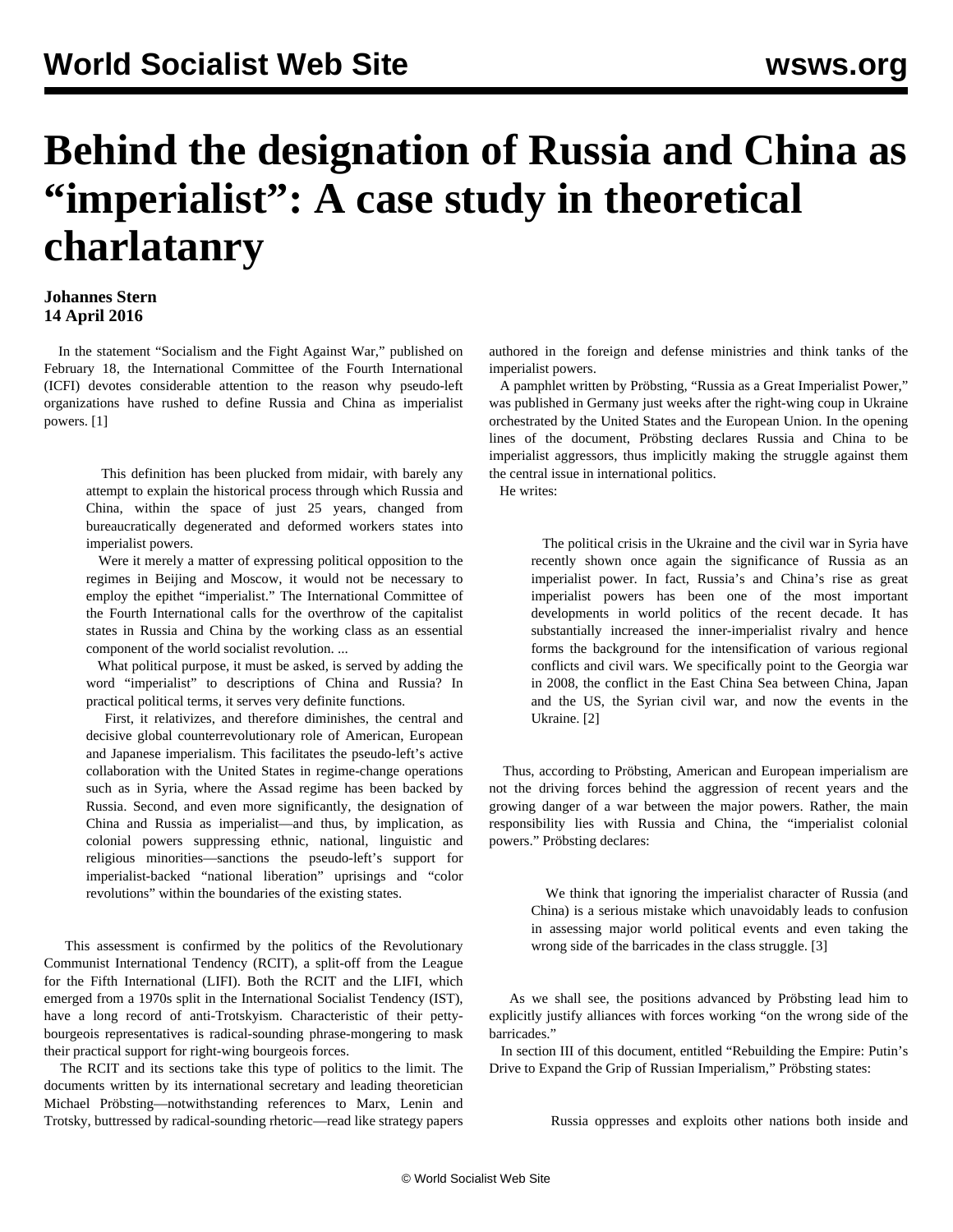outside its state. Nearly one fifth of Russia's population, 19.1%, belong to ethnic and national minorities. The most important ones are the Tatars (3.9%), Ukrainians (1.2%), Bashkirs (1.1%), Chuvashes (1.1%), Chechens (1%), the Armenians (0.9%) and other, smaller peoples. All told, there are over 185 ethnic groups living in Russia. [4]

 The RCIT endorses armed struggle to implement programs of national and ethnic separation from Russia. Pröbsting declares:

 The RCIT's position in the Chechen wars and in all similar conflicts is to unconditionally defend the right of national selfdetermination for oppressed nationalities. If a national or ethnic group wishes to separate and form its own state, socialists must support this desire and defend them against any repression by the oppressor state. [5]

 To lend weight to this program, Pröbsting's document includes maps of "Russia's Ethnic and National Minorities," "Autonomous Areas in Russia," and the "Natural Resources in Russia." Regarding the latter he writes:

 As the following figures show, a substantial share of Russia's raw materials—of which oil and gas are the most prominent but are by no means the only ones—are located in regions with a significant proportion of national minorities. [6]

 The perspective of carving up Russia as well as China into smaller, more easily digestible morsels, which have control over the countries' valuable natural resources, has long been discussed by leading imperialist geo-strategists.

 One example can be found in the current edition of *Foreign Affairs*, where Robert D. Kaplan, one of the leading US strategists and planners behind the Iraq invasion, predicts in an article entitled "Eurasia's Coming Anarchy" that the economic crisis in Russia and China will provoke deepgoing internal tensions. Consequently, demands for national autonomy from various ethnic, religious and linguistic minorities will intensify. [7]

 Russia, according to Kaplan, will be plunged into "turmoil" and could "fragment yet again." He points to "the heavily Muslim North Caucasus, along with areas of Russia's Siberian and Far Eastern districts, distant from the center and burdened by bloody politics," which "may begin loosening their ties to Moscow in the event of instability inside the Kremlin itself."

 With reference to China, Kaplan warns of "the growing ethnic tensions in this vast country." He adds: "To some degree, the Han-dominated state of China is a prison of various nations, including the Mongols, the Tibetans, and the Uighurs, all of whom have in various degrees resisted central control." Kaplan concludes, "Today, Uighur militants represent the most immediate separatist threat."

 There are indications that the determination of US imperialism and its allies to press ahead energetically with their cooperation with Islamist forces in Syria is aimed at providing military training for secessionist movements in Russia and China. In an article in the *London Review of Books* from last December, well-connected US journalist Seymour Hersh cited an official from Washington as saying that Turkey "has been bringing Uigurs to Syria by special transport, while the government of Recep Tayyip Erdogan has been agitating in favour of their struggle in

China." The US official cited by Hersh also declared that more than 800 Uighur fighters had been brought to Syria via the so-called "rat line." [8]

 The historically reactionary implications of this policy are especially pronounced in the case of China. The national movement that developed in China at the beginning of the 20th century was objectively confronted with the historically progressive task—which, however, could not be resolved under the leadership of the bourgeoisie—of uniting various linguistic and ethnic groups to overcome the feudal divisions sustained by the imperialist powers in the interests of their "Open Door" program of plunder. If Pröbsting and the RCIT encourage nationalist and ethnocentric movements to divide up Russia and China, they are not standing in the internationalist socialist tradition of Lenin and the Marxist movement, as Pröbsting falsely asserts, but rather in the tradition of imperialism.

 Lenin's work on the "national question," written more than a century ago—i.e., at an incomparably lower level of global capitalist development—is occasionally invoked by petty-bourgeois pseudo-left reactionaries to legitimize their support for imperialist-backed separatist movements. They invariably ignore that Lenin's approach to the national question was always "critical." Writing in 1913, when large portions of Africa, the Middle East and Asia were only in the first stages of democratic struggle against the remnants of feudalism and imperialistcolonialist domination, Lenin acknowledged the legitimacy of the struggle against national oppression. But he placed strict limits on support for selfdetermination. The task of endorsing the self-determination demand

 is largely a negative one. But this is the limit the proletariat can go in supporting nationalism, for beyond that begins the "positive" activity of the *bourgeoisie* striving to *fortify* nationalism… But to go *beyond* these strictly limited and definite historical limits in helping bourgeois nationalism means betraying the proletariat and siding with the bourgeoisie. There is a border-line here, which is often very slight and which the Bundists and the Ukrainian nationalist-socialists completely lose sight of. [9]

 Even in 1913, Lenin rejected support for the formation of innumerable small states under the banner of national separatism. He emphasized the economic significance of centralization, arguing that "the class-conscious proletariat will always stand for the larger state." [10] This was written 103 years ago, at a far lower level of development of capitalist globalization, before the October Revolution, and before the promotion of national and ethnic separatism became the most potent weapon of the capitalist-imperialist war against the socialist and internationalist aspirations of the class conscious sections of working class.

 Combining historical ignorance with theoretical charlatanry, Pröbsting employs the slogan of national self-determination to divide the working class and give "unconditional" support to all national and ethnic separatist movements, even if they are built up and financed by imperialism. The RCIT explicitly calls for "Unconditional support for the liberation struggle—including in its armed form!" This applies "for example for a socialist Tamil Eelam, a united Ireland, a united Kashmir, an independent Kurdistan, Chechnya, Tibet, etc." The RCIT extends this separatist program to "the Uyghur in China, the Kurds in Turkey, Iraq, Iran and Syria, the Chechens and other Caucasian peoples in Russia." [11]

 Pröbsting and the RCIT toss together highly diverse issues without even trying to come to grips with the historical experiences and political lessons of the past several decades. It is not the task of this article to subject these complex processes to a detailed analysis, but the reactionary character of the RCIT's politics should at least be indicated by referring to two examples.

The more than thirty-year civil war in Sri Lanka has proven that Tamil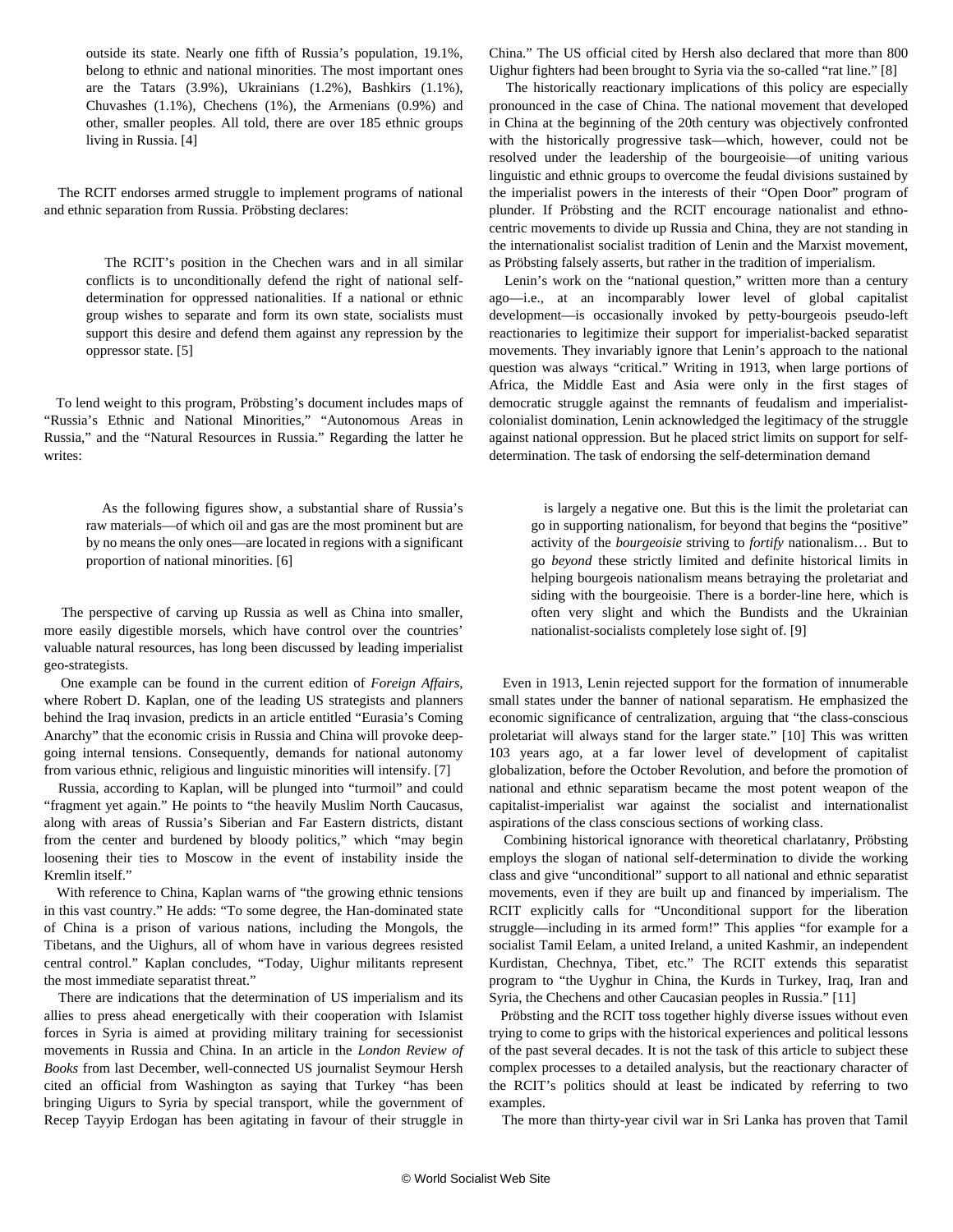separatism is a dead end for the working class and that the struggle for a "socialist Tamil Eelam" can be achieved only in alliance with Sinhalese and Muslim workers in a fight for socialism throughout Sri Lanka. The same applies to Kashmir. Without a socialist perspective and a joint struggle of the masses on the entire Indian sub-continent against the 1947-imposed partition of India along religious lines, the demand for an "independent Kashmir" is deeply reactionary.

 Since the dissolution of the Soviet Union by the Stalinist bureaucracy, the imperialist powers have repeatedly encouraged conflicts and played national and ethnic minorities off against each other so as to pursue their own geostrategic and economic interests. A bloody example of this was the violent partition of Yugoslavia in the 1990s, with hundreds of thousands of casualties and millions of refugees. Germany and the US played the leading role in inciting Serbs, Muslims and Croats to slaughter each other, only then to intervene militarily themselves. Many pseudo-left organizations cooperated closely with the imperialist powers to spread the poison of bourgeois nationalism. The RCIT continues to boast to this day that it supported the "struggle of the Bosnians in 1992-95" and that of the "Kosovo Albanians in 1999." In the context of the imperialist powers' current war policies, the RCIT also has blood on its hands and is playing exactly the same role described by the ICFI in its statement.

 In Syria, they propagandize for the CIA-backed war for regime-change in the name of a "defense of the Syrian revolution."

 A leaflet from March 8 "on the fifth anniversary of the Syrian revolution" states, among other things, "Today, with the help of the Russian blitzkrieg and thousands of Iranian-led troops, the Assad regime threatens to liquidate Free Aleppo." [12] In an "Open letter to All Revolutionary Organisations and Activists" from last December, they write, "In Syria the revolutionary liberation struggle is continuing but is facing huge threats. The murderous dictatorship of Bashar al-Assad—with the wholesale support of Russian imperialism as well as that of Iran—is continuing its war of destruction against its own people." [13]

 At the same time, the RCIT denounces "sectarian anti-imperialists" who oppose the carve-up and re-colonization of the Middle East by the imperialist powers.

 In a programmatic article—bearing the pretentious title "Liberation Struggles and Imperialist Interference. The failure of sectarian 'antiimperialism' in the West: Some general considerations from the Marxist point of view and the example of the democratic revolution in Libya in 2011" —Pröbsting attacks all of those who refused to greet the NATO war in Libya in 2011 as a revolution and a victory for the working class.

Pröbsting writes:

 We, on the other hand, contend that the Libyan Revolution ended in a partial victory for the working class and the oppressed because it defeated the bourgeois-bonapartist Gaddafi regime… Another positive consequence of the Libyan revolution is the progress of the national liberation struggle of the Tuareg people in Mali who founded the Azawad Republic… Again, in our opinion, this demonstrates that the partial victory of the democratic revolution in Libya has been advantageous for oppressed people. [14]

 This assessment is as cynical as it is absurd. The Gaddafi regime was not "overthrown" by an independent political movement of Libyan workers, but with NATO bombs from the air and Islamist proxy forces backed by the West on the ground. The outcome of this "partial victory" is a devastated society, tens of thousands of deaths, hundreds of thousands of refugees, and the renewed threat of an intervention by the imperialist powers.

This development was also anything but "advantageous" for Mali. It

was a catastrophe. The country, rich in natural resources, was thrown into crisis and destabilized by the Libyan war and the destruction of its neighbor. The rebellion of Tuareg fighters and Islamists in the north led not to "liberation," but to conditions similar to civil war, a military coup in Bamako, and military intervention by the former colonial power France and its imperialist allies, including the US.

 While most pseudo-left tendencies adopting similar positions to the RCIT seek to conceal their adaptation to politically reactionary forces, the RCIT justifies collaboration with counter-revolutionary tendencies as a strategic imperative.

In its "Revolutionary Communist Manifesto," the RCIT proclaims:

 We are of course aware that such a new national party or a Fifth International, under present conditions would have a contradictory class character, since it would involve not only revolutionary, but reformist and centrist forces. This would be an International, whose leaders would fail in a series of class struggles, or even stand on the other side of the barricades against the workers. [15]

 This incredible formulation is rooted in the practice of the RCIT. Wherever the RCIT has sections and is politically active, it supports bourgeois forces and in fact stands "on the other side of the barricades." During the last national elections in Austria in 2013, RKO Liberation (RKOB) called for a vote for the Social Democrats (SPÖ), which currently forms a coalition at the federal level in Vienna with the conservative Austrian People's Party (ÖVP), and in the state of Burgenland is in a coalition with the far-right, xenophobic Freedom Party of Austria (FPÖ).

 In Africa and Asia, their supporters cooperate with extreme right-wing nationalist forces. In the previously cited "Open Letter," the RCIT advocates "a mass united front of workers and popular organizations which should include those under the influence of the reformists and populists."

 This right-wing, bourgeois and pro-imperialist orientation has attracted support from other pseudo-left tendencies. Pröbsting is a welcome guest at many pseudo-left discussion events, having spoken, for example, at the "Third Euro-Mediterranean Conference" in July 2015 in Athens, which was organized by the Coordinating Committee for the Refoundation of the Fourth International (CRFI). The CRFI's members include the Argentinian Workers Party (PO) and Greece's Workers Revolutionary Party (EEK) led by Savas Michael-Matsas, who broke with the ICFI, and any socialist perspective for the international working class, in 1985. [16]

 In its report on the conference, the RCIT criticized the contributions from the Russian and Ukrainian representatives because they "often expressed softness in their opposition to Russian imperialism." There were also "important political differences" with the "comrades" of the CRFI. The RCIT wrote:

 While the RCIT characterizes Russia and China as imperialist powers, these comrades do not. Furthermore, while the RCIT continues to support the Syrian Revolution despite its pettybourgeois Islamist leadership, the RedMed comrades [the RedMed network is an online platform of the CRFI] have stopped their support and take now a defeatist position. [17]

 Despite these differences, the RCIT found the conference "useful." \*\*